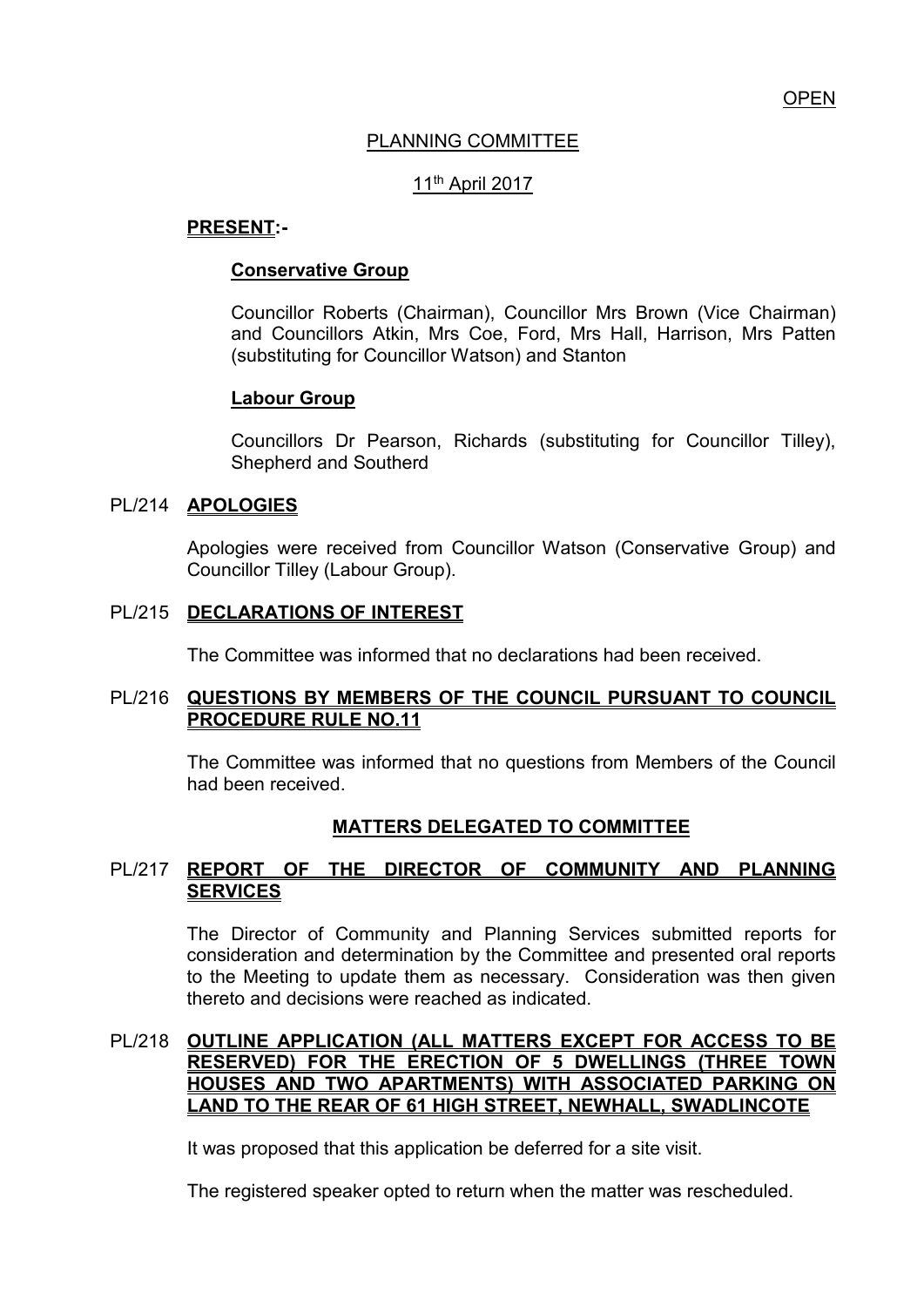# *RESOLVED:-*

*That the application be deferred to allow for a site visit to be conducted.* 

#### PL/219 **CHANGE OF USE OF VACANT LAND TO A COUNTRY PARK AND THE CREATION OF FOOTPATHS, CYCLEWAYS AND OTHER ASSOCIATED WORKS AT LAND TO THE NORTH OF WILLIAM NADIN WAY, SWADLINCOTE**

This application was considered jointly with the application below.

#### PL/220 **OUTLINE APPLICATION WITH ACCESS FOR APPROVAL AND ALL OTHER MATTERS TO BE RESERVED FOR FUTURE APPROVAL FOR THE ERECTION OF A PUBLIC HOUSE/RESTAURANT (USE CLASS A4), A CAFÉ/RESTAURANT (USE CLASS A3) A RETAIL UNIT (USE CLASS A1) AND ASSOCIATED WORKS PLUS THE CREATION OF A CAR PARK AT LAND NORTH OF WILLIAM NADIN WAY, SWADLINCOTE**

This application was considered jointly with the application above.

 Mr Stuart Ashton (applicant's agent) attended the Meeting and addressed Members on both applications.

 The reports were presented by the Planning Services Manager explaining the history of the application, outlining the current scheme and highlighting that provision of these amenities would appeal better to the wider community.

Councillor Richards addressed the Committee as Ward Member for Newhall and Stanton expressing disappointment that the originally proposed hotel and 18-hole golf course were now not being provided. The Councillor was joined by other Members in maintaining the need for a hotel in the area.

Councillors discussed the history of the application and the implications of the current scheme, stating reasons for the developers to continue the consideration for the provision of a hotel. Some Members identified that the country park could potentially assist in attracting interest from developers in the hotel sector, which would be welcomed. Concerns relating to further housing developments, parking provision, public safety in relation to stray golf balls and potential service charges for the maintenance of the park were also raised. The Planning Services Manager addressed the issues raised highlighting that the design of the golf courses was yet to be finalised and that this application would enhance the area by potentially opening the facilities to the wider public.

# *RESOLVED:-*

### *That planning permission be granted as recommended in the report of the Director of Community & Planning Services.*

Abstention: Councillor Richards and Southerd.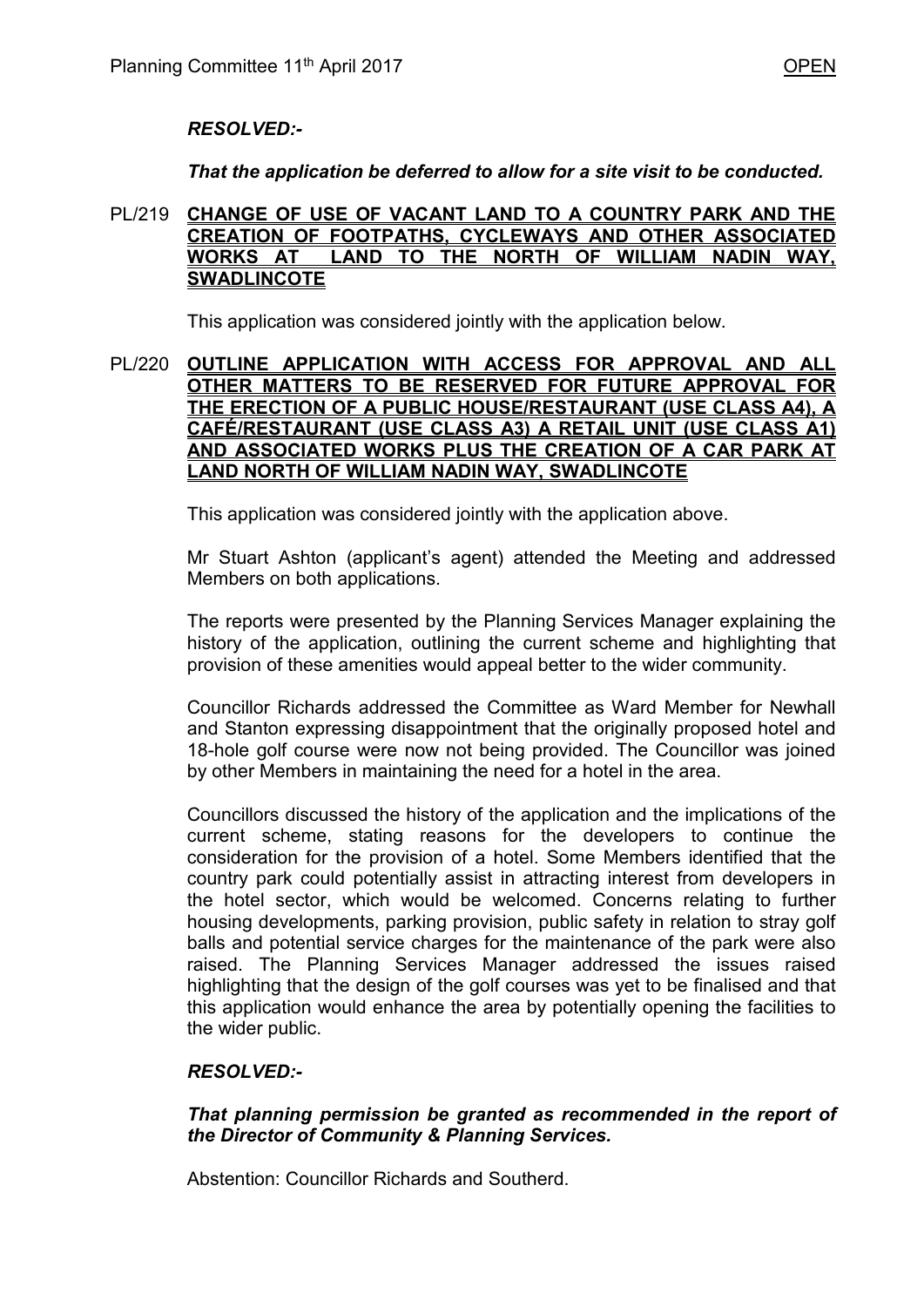### PL/221 **THE ERECTION OF TWO BUNGALOWS AND ALTERED ACCESS AT 673 BURTON ROAD, MIDWAY, SWADLINCOTE**

It was reported that members of the Committee had visited the site earlier in the day.

The Area Planning Officer presented the report to Committee highlighting that this outline application showed an indicative layout of the development.

Councillor Dr Pearson addressed the Committee as local Ward Member explaining that although there are similar developments in area, the main concern related to the visibility at the access with it being on a slight bend of a busy road. The Area Planning Officer addressed this issue, informing members that the Highways Authority had not identified this as a concern.

The potential impact of this development on local amenities was raised and the Committee agreed that by restricting the development to single storey dwellings, it would also meet a need for bungalows in the area. The Planning Services Manager advised that the amenity assessment had been conducted on the basis of single-storey dwellings.

#### *RESOLVED:-*

*That planning permission be granted as recommended in the report of the Director of Community & Planning Services subject to the additional condition of single-storey dwellings only.* 

PL/222 **THE VARIATION OF CONDITIONS 2, 21, 24 & 34 OF PLANNING PERMISSION REF: 9/2013/0663 (RELATING TO RESIDENTIAL DEVELOPMENT FOR 157 DWELLINGS (38 WITHIN DERBY CITY AND 119 WITHIN SOUTH DERBYSHIRE) AND ASSOCIATED INFRASTRUCTURE, LANDSCAPING FOUL WATER PUMPING STATION AND PUBLIC OPEN SPACE (CROSS BOUNDARY)) ON LAND AT SK3729 4656 SOUTH WEST OF HOLMLEIGH WAY, CHELLASTON, DERBY** 

> The Area Planning Officer updated the Committee that the consultation response from the Derbyshire Wildlife Trust had concluded that the proposed changes would have no ecological impact. It was explained that the applicant was looking to reduce the provision of affordable housing from 40% to 30% which would affect the housing layout and house types and also require changes to conditions 2, 21, 24 and 34.

> Councillors sought clarification on the change of provision of affordable housing from 40% to 30% and its impact on Section 106 contributions. The Planning Services Manager explained that during the formulation of the Local Plan, a viability assessment was undertaken which highlighted that affordable housing provision of up to 30% was the right level that was attainable by most sites. The approved agreement fixed the provision at 40% and in order to lower this threshold approval was being sought in order to complete the legal process to make this amendment through a deed of variation. Members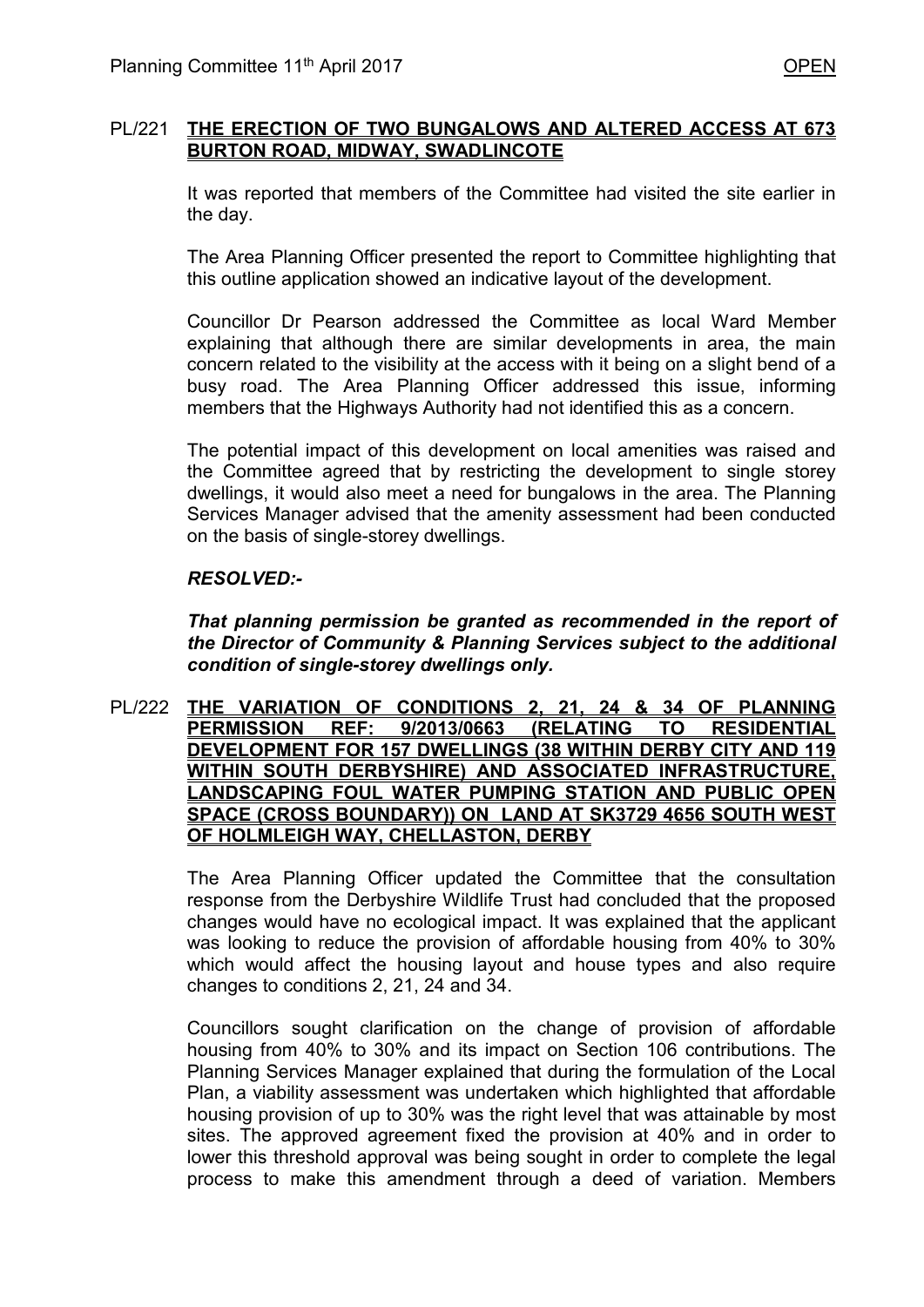queried the impact that this reduction would have on the number of dwellings and subsequent Section 106 contributions. The Planning Services Manager explained that the number of dwellings remained the same and therefore would not bear any impact on the level of Section 106 contribution.

# *RESOLVED:-*

*That planning permission be granted as recommended in the report of the Director of Community & Planning Services, subject to the receipt of a deed of variation to the original Section 106 Agreement to accommodate the changes to affordable housing provision.* 

### PL/223 **THE REMOVAL OF CONDITION 3B OF PLANNING PERMISSION REF: 9/2015/0723 (RELATING TO OUTLINE APPLICATION (ALL MATTERS EXCEPT FOR ACCESS TO BE RESERVED) FOR RESIDENTIAL DEVELOPMENT FOR UP TO 24 DWELLINGS ON LAND AT SK2416 7131 COTON LANE, ROSLISTON, SWADLINCOTE**

 The Area Planning Officer informed the Committee that a revised Informative had been drafted since the report stating that, for the avoidance of doubt, the Planning Authority will only require 0.22 hectares of such planting in accordance with the condition, and will not enforce the requirement in the Section 106 Undertaking. The Committee was also updated that the consultation response from the Derbyshire Wildlife Trust had concluded they had no comments.

 Mrs Janet Hodson (applicant's agent) attended the Meeting and addressed Members on the application.

### *RESOLVED:-*

*That planning permission be granted as recommended in the report of the Director of Community & Planning Services with the addition of a revised Informative.* 

### PL/224 **PROPOSED TREE PRESERVATION ORDER 446 – LAND AT SK3021 4304 BURTON ROAD, MIDWAY**

### *RESOLVED:-*

*That this Tree Preservation Order (TPO) be confirmed without modification.* 

### PL/225 **LOCAL GOVERNMENT ACT 1972 (AS AMENDED BY THE LOCAL GOVERNMENT (ACCESS TO INFORMATION) ACT 1985)**

### *RESOLVED:-*

*That, in accordance with Section 100(A)(4) of the Local Government Act 1972 (as amended), the press and public be excluded from the remainder of the Meeting as it was likely, in view of the nature of the business to be*